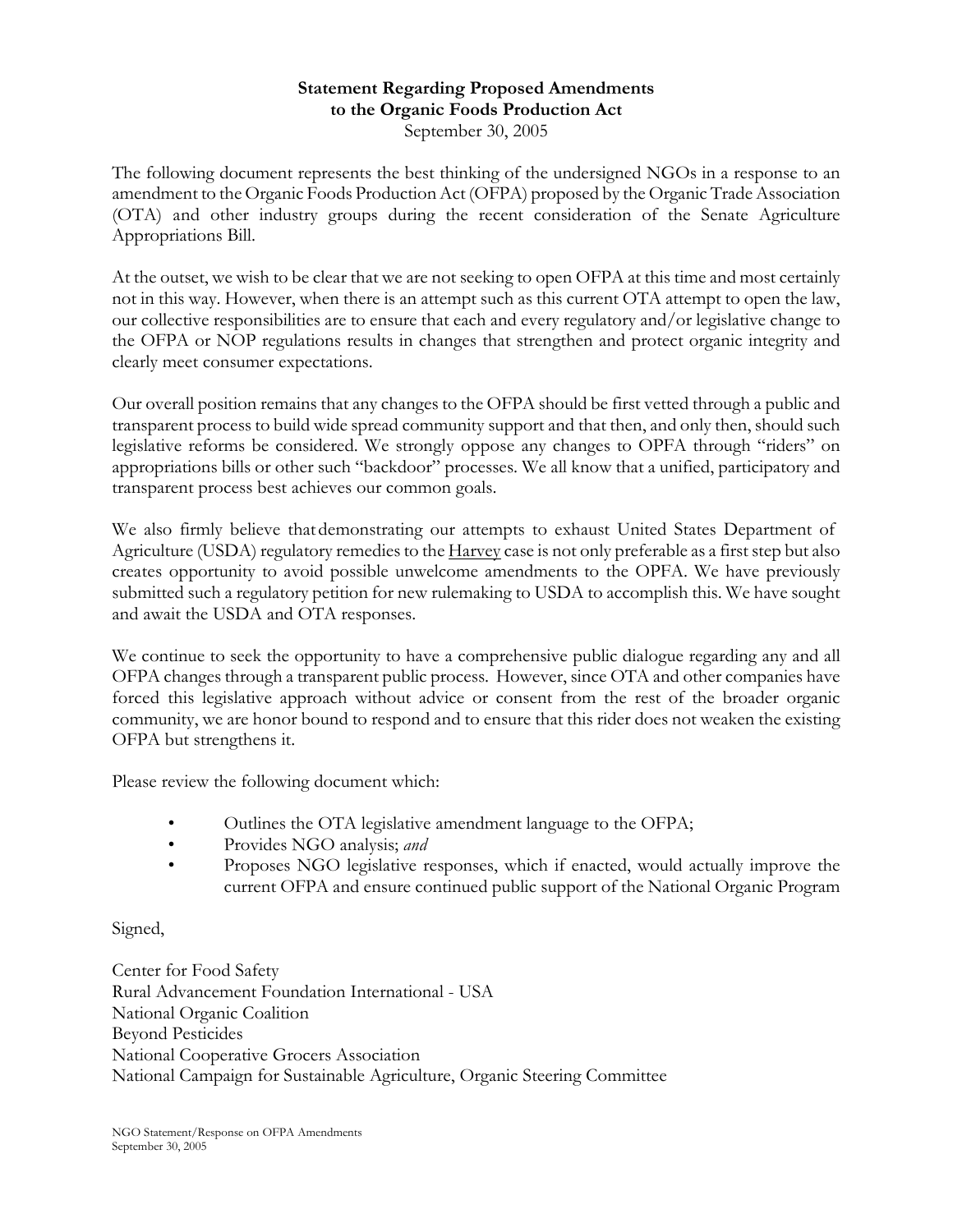# **OFPA AMENDMENTS** Synthetics 7 U.S.C.  $\%$  6510, 6517, 6518

#### **NGO Proposed Amendments**

Amend  $6510(a)(1)$  to ensure that the National List process for synthetics in processing and postharvest handling is applied to all synthetics substances, including processing aids, additives, and food contact substances, and not just "ingredients."

> The Act was passed with the National List process established to ensure oversight of any synthetic substance allowed in organic production. The NOSB has consistently held that, "Although incidental food additives may not appear in the ingredient statement of foods labeled as organic foods, these additives must be subjected to the same National List evaluation process as other processed food ingredients." (Austin, 1995).

> Further, in Harvey, the court specifically recognized that the National List process is for all synthetic substances and not a subset of synthetics such as "ingredients." See e.g. Harvey, 396 F.3d 28, 32 (1<sup>st</sup> Cir. 2005)("Exceptions to the Act's general prohibitions on synthetic substances appear on a National List of approved substances for organic production" (emphasis added)); ("The Act contains detailed guidelines for the inclusion of substances on the National List." (emphasis added)).

> By proposing to eliminate current  $6517(c)(1)(B)(iii)$  and failing to replace it with a subsection that allows for synthetic substances in handling, the OTA proposed amendment ends up relying only on a newly amended  $(510(a)(1))$  as the authority to allow approved synthetics in processing. The end result would be that synthetic "ingredients," as provided in the amended  $6510(a)(1)$ , would go through the National List process for handling, but other synthetic substances used in handling may not be subjected to the same process. This is not a return to status quo and would provide support in the statute for the USDA's December 2002 controversial policy that exempts synthetic processing aids and food contact substances from the need for approval on to the National List. By amending  $6510(a)(1)$  to use the word "substance" instead of "ingredient" the Act would ensure that if handlers would like to use any of the 500+ food contact substances or other processing aids such synthetics could be used only if they have been reviewed by the NOSB and approved for inclusion on the National List.

**OTA Response:** Amend the Act where appropriate to add "The USDA is directed to undertake notice and comment rulemaking to determine the treatment that synthetic food contact substances shall have under the National List, including development of categories appropriate to organic products and the extent of review necessary to serve public interest."

NGO Counter Response: There are several things unacceptable about OTA's response. First, the OTA has not explained why it does not support the long-established NOSB policy concerning processing aids, additives and food contact substances. Second, the USDA already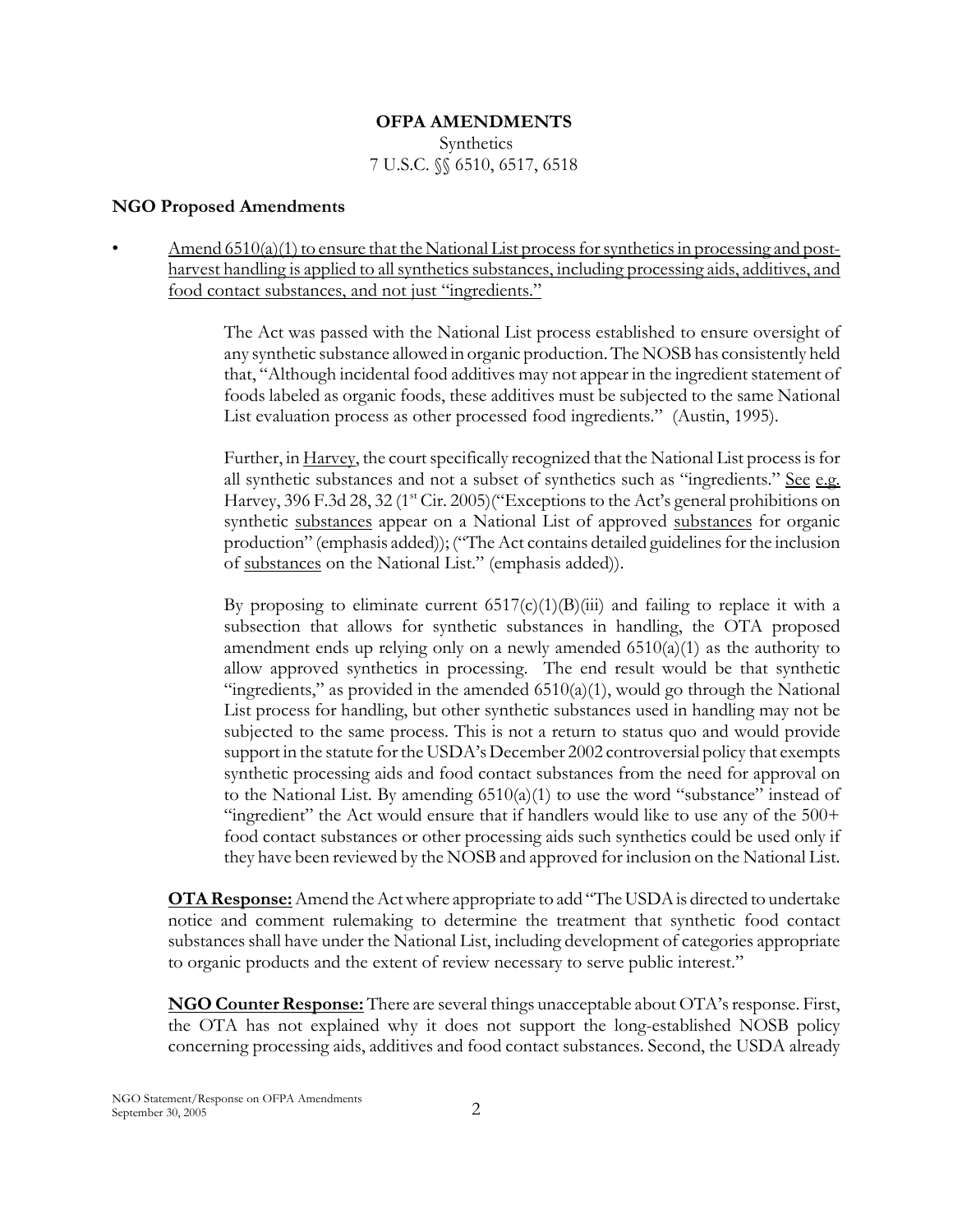has a policy on this issue that suggests the end result of the proposed rulemaking is predetermined. Third, the OTA response appears to confuse the proposed addition of categories related to all synthetics contained in the NGO proposed amendment to  $6517(c)(1)(B)(iii)$  with a suggestion that categories be created only for food contact substances.

The term "food contact substance" is a term of art created by the FDA to provide expedited review of food additives that are deemed not to have a technical function in the final food product (i.e. a processing aid). Any additive previously allowed in food by the FDA can be considered a "food contact substance" if the manufacturer files a notification with the FDA. Congress never intended to allow all FDA approved additives used as processing aids to be allowed in food labeled organic. The NGO proposed amendments seek to maintain the use of the term "substance" so that processing aids (including those considered food contact substances by the FDA) must be reviewed by the NOSB and must appear on the national List prior to any use in organic handling.

The creation of unique categories for evaluating "food contact substances" is not appropriate. Categories are needed to govern the review of any synthetic substance (including a "food contact substance") so there are clearly defined limits on the kinds of synthetic substances that are used in processed products.

# Amend  $6517(c)(1)(B)(iii)$  to create a list of specific categories in which synthetic substances would be allowed.

The OFPA already contains categories that limit the substances used in crop production and containing an active ingredient.  $6517(c)(1)(B)(I)$  and 6508. The OFPA contains categories that limit the type of synthetics used in livestock. 6509. Currently, the OFPA does not contain categories limiting the scope of synthetics used in handling because the statute was written so as not to allow any such synthetics. The use of categories would provide symmetry to other parts of the law and would provide assurances to consumers that use of synthetic substances in processed products has defined limits.

The categories are necessary to ensure that the allowance of synthetic substances is from a contained universe. The terms are selected from a FDA list found at 21 C.F.R. 170.3(o) which describes the physical or technical functional effects for which direct human food ingredients may be added to food.

#### **OTA Response:** No response.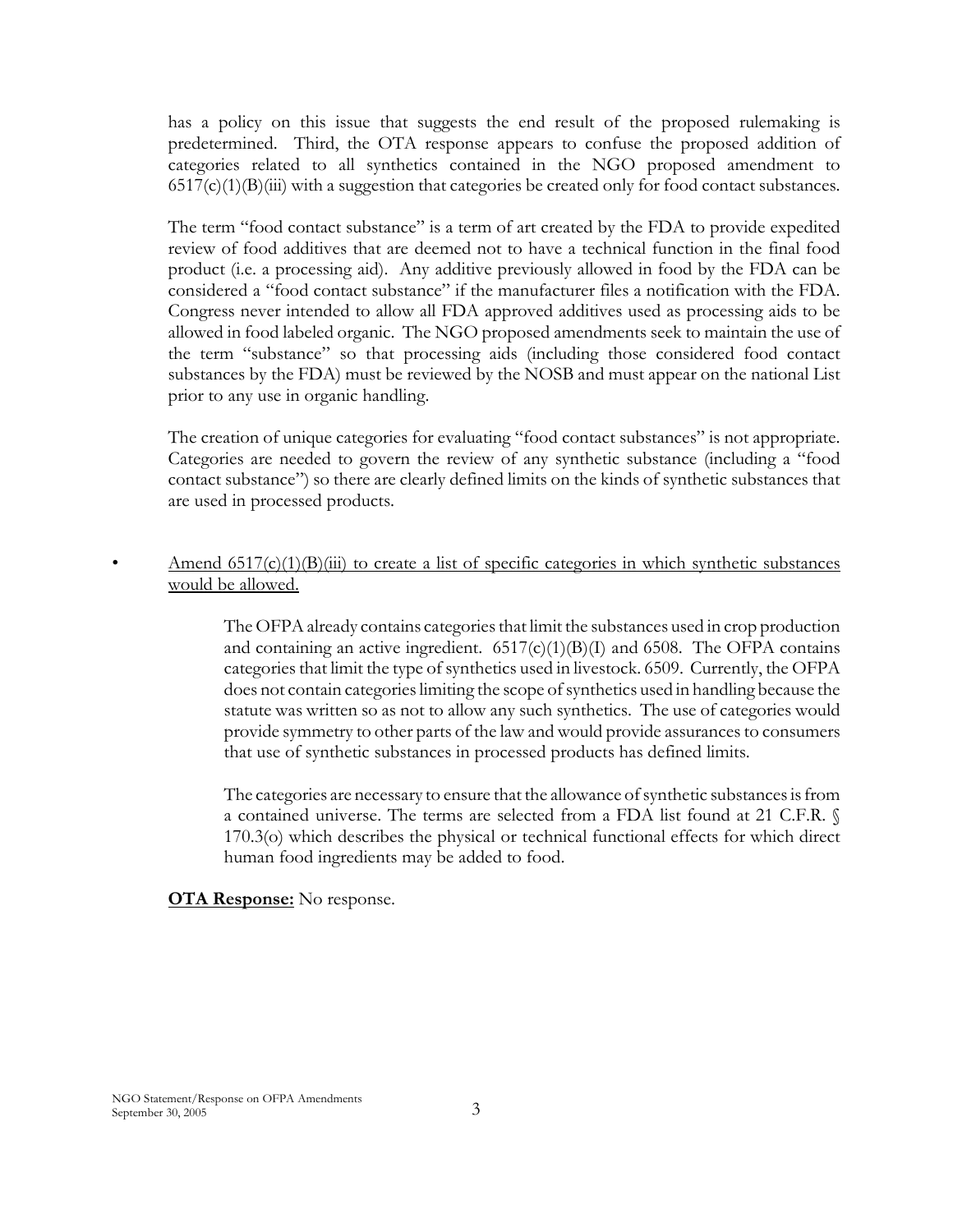Amend  $6517(c)(1)(B)(iv)$  to ensure that the only synthetics allowed for use in the "made with organic" labeling category are those placed on the National List for use in the "made with" category. Language refers to language used at 6505(c)(1) which authorizes the "made with" label.

Technical amendment.

**OTA Response:** No response.

Amend  $6517(d)(1)$  to ensure that any use restriction (i.e. annotation) placed upon a synthetic substance when approved for use by the NOSB is recognized and publisheds part of the approval when added to the National List.

Amendment is designed to ensure that all limitations placed upon an approved synthetic substance are recognized and adopted into the final regulation. In the past some annotations have been included during the NOSB approval of a synthetic.

An example is the final recommendation for the use of nutrient supplementation in organic foods. The final recommendation approved that "the use of synthetic vitamins, minerals and/or accessory nutrients in products labeled organic must be limited to that which is required by regulation or recommended for enrichment and fortification by independent professional associations." NOSB, Final Recommendation Addendum Number 13 (Austin, TX - October 31, 1995). The final regulation contains no such annotation and instead is listed as "(19) Nutrient vitamins and minerals, in accordance with 21 CFR 104.20, Nutritional Quality Guidelines For Foods." 7 C.F.R.  $$205.605(b)(19).$ 

Other NOSB annotations that were altered include those for sodium hydroxide and potassium hydroxide, potassium carbonate and chlorine.

**OTA Response:** Accept the addition of annotations produced by the NOSB.

**NGO Counter Response:** This is a technical amendment that should be made. Agreement on this matter would correct the annotations on several substances on the National List.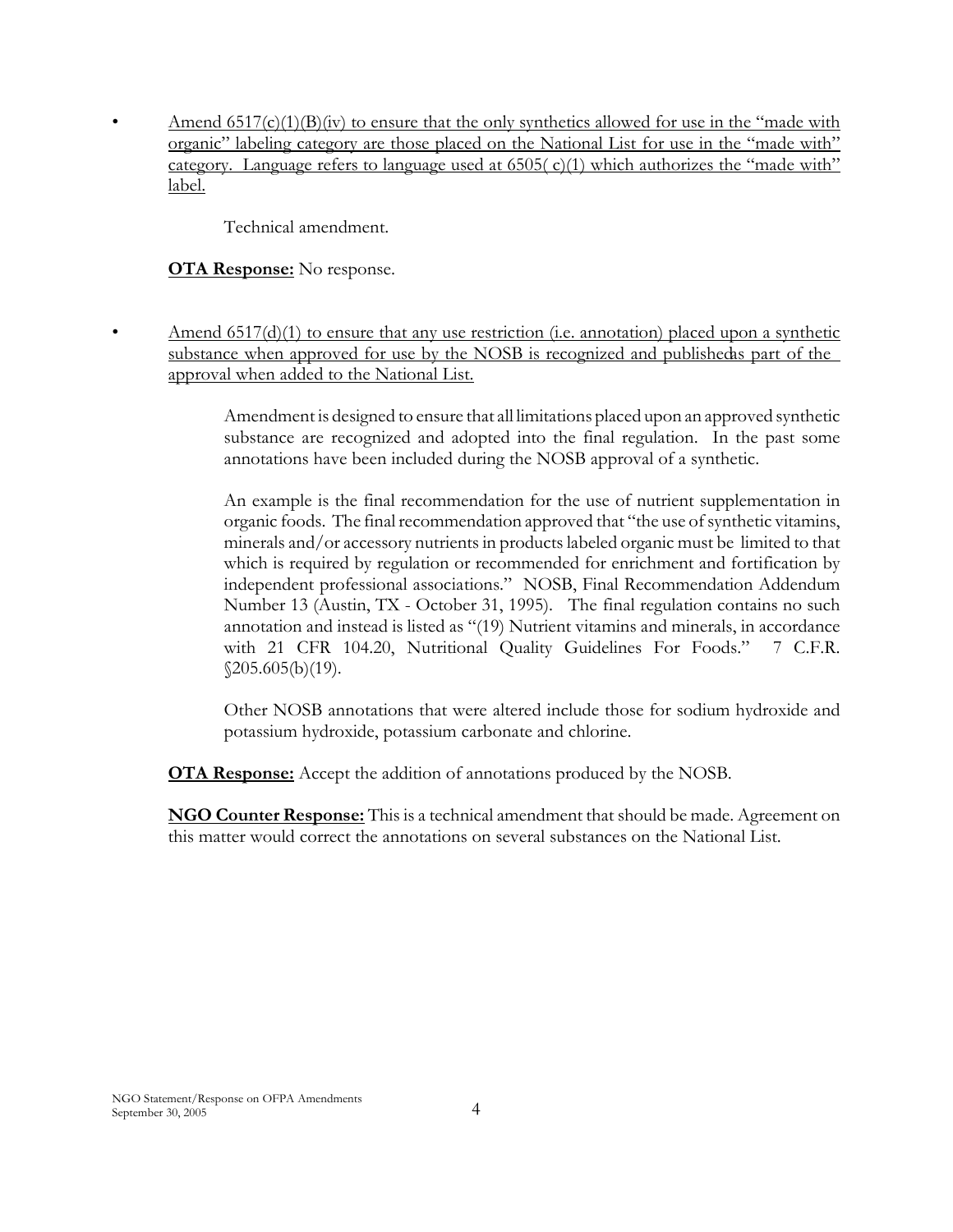Amend  $6517(d)(2)$  to ensure that any synthetic substances used, including food contact substances, cannot be exempted from the National List process through administrative interpretations. This is intended to prevent administrative actions such as NOP's December 12, 2002 policy statement that interprets the words "still present" in its regulatory definition of "ingredient" so as to allow unrestricted use of food contact substances.

See discussion above concerning processing aids, additives and food contact substances.

**OTA Response:** See response above concerning food contact substances.

Reject the commercial availability amendment by OTA.

The OTA proposal does not reflect a return to status quo. The status quo was that certifiers made the decision to allow agricultural substances in non-organic form when handlers could demonstrate that such agricultural ingredients were not available in organic form. The Harvey decision struck down this status quo and found that any such agricultural ingredient must be added through the National List process as per  $6510(a)(4)$ . As a result, handlers can now petition for additions to the National List based upon commercial unavailability and the agency and NOSB can prioritize such decisions as is warranted.

**OTA Response:** OTA amended its original proposal as follows (changes in bold): "The Secretary shall have authority to develop emergency procedures, through notice and comment rulemaking, for designating agricultural products that are commercially unavailable in organic form for placement on the National List for a period of time not to exceed 12 months, subject to ratification by the National Organic Standards Board at its next meeting."

**NGO Counter Response:** While the National List process may be cumbersome, there still exists an avenue for handlers to get rulings on commercial unavailability. As a whole, the issue of commercial unavailability has been debated for years with no community agreement on its criteria and method of determination. Despite this ongoing debate, there is no hard data available to ascertain the cumulative extent to which exemptions have been requested and/or granted by accredited certifiers. Third parties have offered a process for the community to study and work to resolution on this issue. Given this offer and the existing National List option, the amendment should not be considered at this time and a more thoughtful and substantive proposal needs to be developed.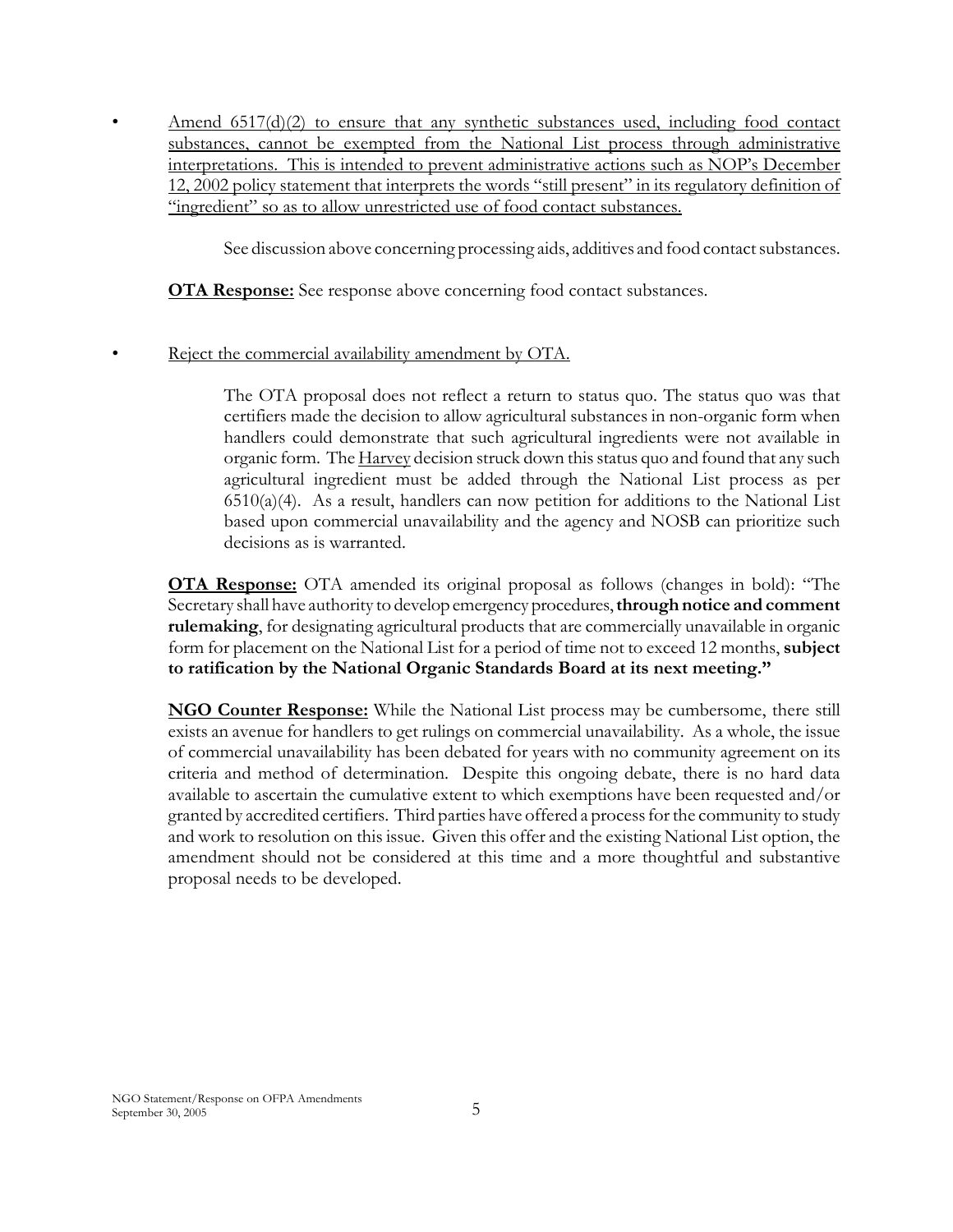Amend 6518 by adding subsection (n) which codifies the criteria to be used by the NOSB in evaluating any petition seeking the addition of synthetic substance used in handling to the National List. This amendment would codify the criteria that are contained at 7 C.F.R.  $$205.600(b).$ 

> The OFPA contains criteria for the evaluation of synthetics at  $6518$ (m). Those evaluation criteria were not designed to address the evaluation of synthetic substances in handling. This gap was originally filled by the final regulation at 7 C.F.R. § 205.600(b). Adding the criteria to 6518 is necessary to create symmetry in the law and fill the evaluation gap in the original statute. It is also reiterating the status quo because the NOSB has been operating under these provisions.

**OTA Response:** No response.

 $\bullet$ 

Amend 6518 by re-lettering section to add subsections (o) and (p).

Technical amendment.

**OTA Response:** No response.

Amend 6518 (o) to ensure that the burden for justifying the continued exemption for any  $\bullet$ synthetic substance after five years on the National List (i.e. the sunset review) falls upon the party wanting such a continued exemption. The amendment would require all such synthetic substances to re-petition in full to justify continued placement on the National List.

**OTA Response:** No response.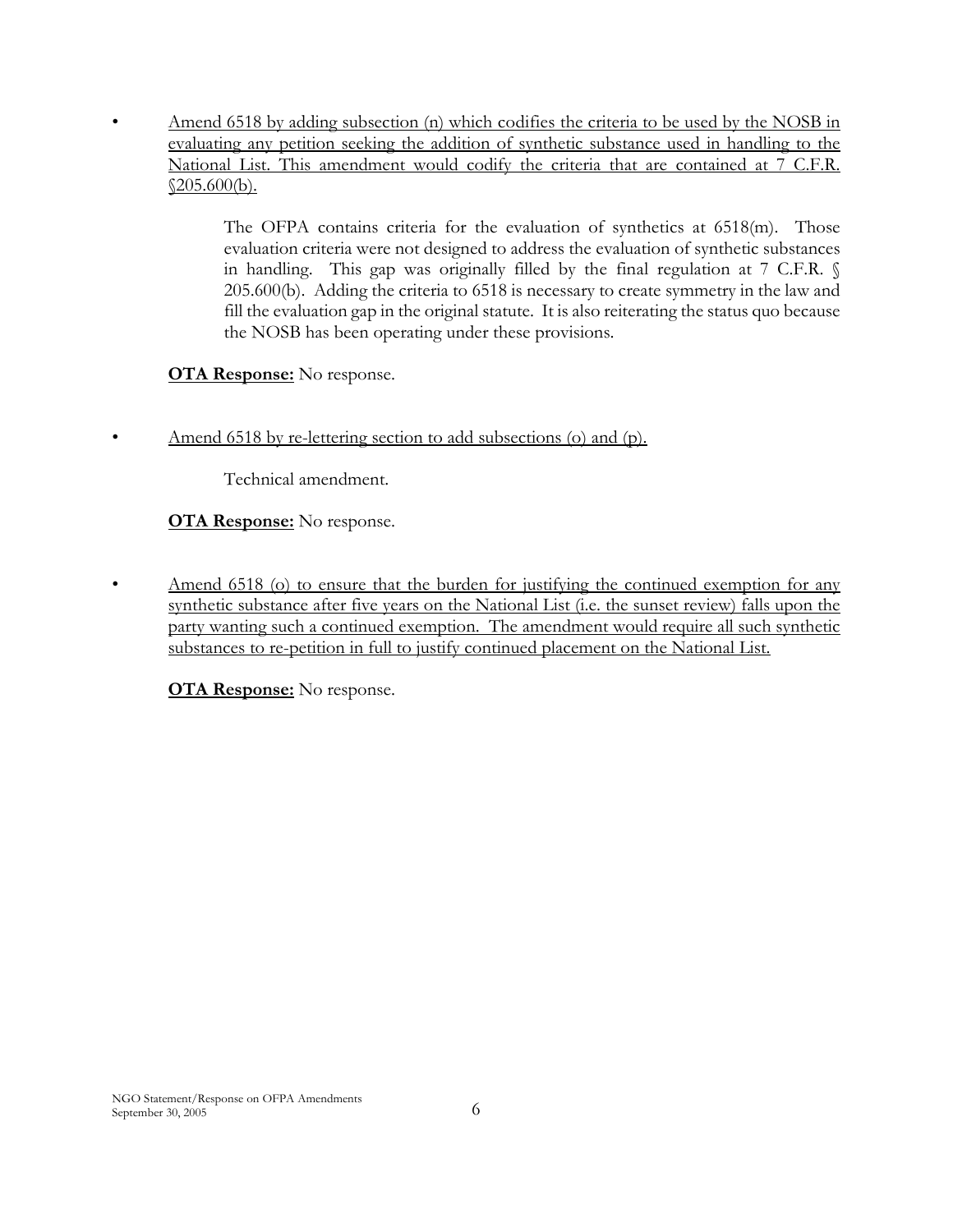OTA proposed amendments: example [not appearing on the National List] Key: NGOs proposed amendments: example *{not appearing on the National List}* 

#### SEC. 2111. 7 U.S.C. 6510 HANDLING.

(a) IN GENERAL—For a handling operation to be certified under this title, each person on such handling operation shall not, with respect to any agricultural product covered by this title—

(1) add any synthetic *{ingredient substance}* [not appearing on the National List] during the processing or any post-harvest handling of the product; (2) add any ingredient known to contain levels of nitrates, heavy metals, or toxic residues in excess of those permitted by the applicable organic certification program; (3) add any sulfites, except in the production of wine, nitrates, or nitrites; (4) add any ingredients that are not organically produced in accordance with this title and the applicable organic certification program, unless such ingredients are included on the National List and represent not more than 5 percent of the weight of the total finished product (excluding salt and water). (5) use any packaging materials, storage containers or bins that contain synthetic fungicides, preservatives, or fumigants. (6) use any bag or container that had previously been in contact with any substance in such a manner as to compromise the organic quality of such product; or (7) use, in such product water that does not meet all Safe Drinking Water Act requirements.

(b) MEAT.—For a farm or handling operation to be organically certified under this title, producers on such farm or persons on such handling operation shall ensure that organically produced meat does not come in contact with nonorganically produced meat.

#### SEC. 2118. 7 U.S.C. 6517 NATIONAL LIST.

(a) IN GENERAL.—The Secretary shall establish a National List of approved and prohibited substances that shall be included in the standards for organic production and handling established under this title in order for such products to be sold or labeled as organically produced under this title.

(b) CONTENT OF LIST.—The list established under subsection (a) shall contain an itemization, by specific use or application, of each synthetic substance permitted under subsection  $(c)(1)$  or each natural substance prohibited under subsection  $(c)(2)$ .

(c) GUIDELINES FOR PROHIBITIONS OR EXEMPTIONS.

## (1) EXEMPTION FOR PROHIBITED SUBSTANCES [in organic production and handling operations]

The National List may provide for the use of substances in an organic farming or handling operation that are otherwise prohibited under this title only if-

(A) the Secretary determines, in consultation with the

NGO Statement/Response on OFPA Amendments September 30, 2005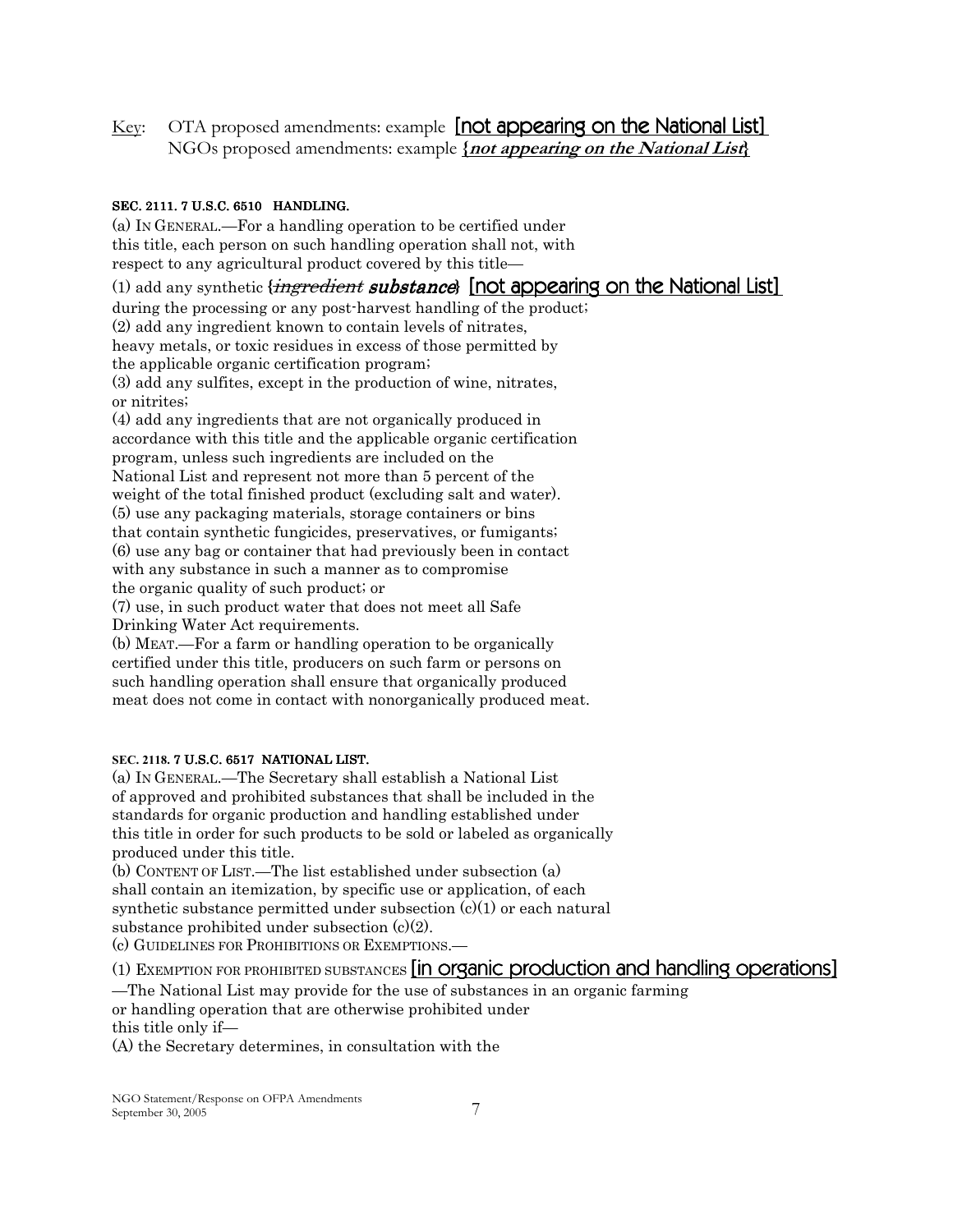Secretary of Health and Human Services and the Administrator of the Environmental Protection Agency, that the use of such substances—

(i) would not be harmful to human health or the environment. (ii) is necessary to the production or handling of the agricultural product because of the unavailability of wholly natural substitute products; and (iii) is consistent with organic farming and handling. (B) the substance— (i) is used in production and contains an active synthetic ingredient in the following categories: copper and sulfur compounds; toxins derived from bacteria; pheromones, soaps, horticultural oils, fish emulsions, treated seed, vitamins and minerals; livestock parasiticides and medicines and production aids including netting, tree wraps and seals, insect traps, sticky barriers, row covers, and equipment cleansers; (ii) is used in production and contains synthetic inert ingredients that are not classified by the Administrator of the Environmental Protection Agency as

inerts of toxicological concern; or

# $\left(\frac{1}{111}\right)$  is used in handling and is non-synthetic but is

# not organically produced;

*{(iii) is used in the handling of products labeled organically produced and* contains a synthetic substance in the following categories:

<u>leavening agent, pH control agent, nutrient supplements, firming agents, filter aids,</u>

clarifying agents, or a cleaner, sanitizer or disinfectants used in direct food contact.}

 $f(iv)$  is used in or on products permitted to use the word "organic" on the principle display

panel for purposes of describing the organically produced ingredients?.

(C) the specific exemption is developed using the procedures

described in subsection (d).

(2) PROHIBITION ON THE USE OF SPECIFIC NATURAL SUBSTANCES.—

The National List may prohibit the use of specific

natural substances in an organic farming or handling operation

that are otherwise allowed under this title only if-

(A) the Secretary determines, in consultation with the

Secretary of Health and Human Services and the Administrator

of the Environmental Protection Agency, that the

use of such substances-

(i) would be harmful to human health or the environment. and

(ii) is inconsistent with organic farming or handling,

and the purposes of this title; and

(B) the specific prohibition is developed using the procedures

specified in subsection (d).

(d) PROCEDURE FOR ESTABLISHING NATIONAL LIST.

(1) IN GENERAL.—The National List established by the Secretary

shall be based upon a proposed national list or proposed

amendments to the National List, *fincluding all proposed restrictions contained in such*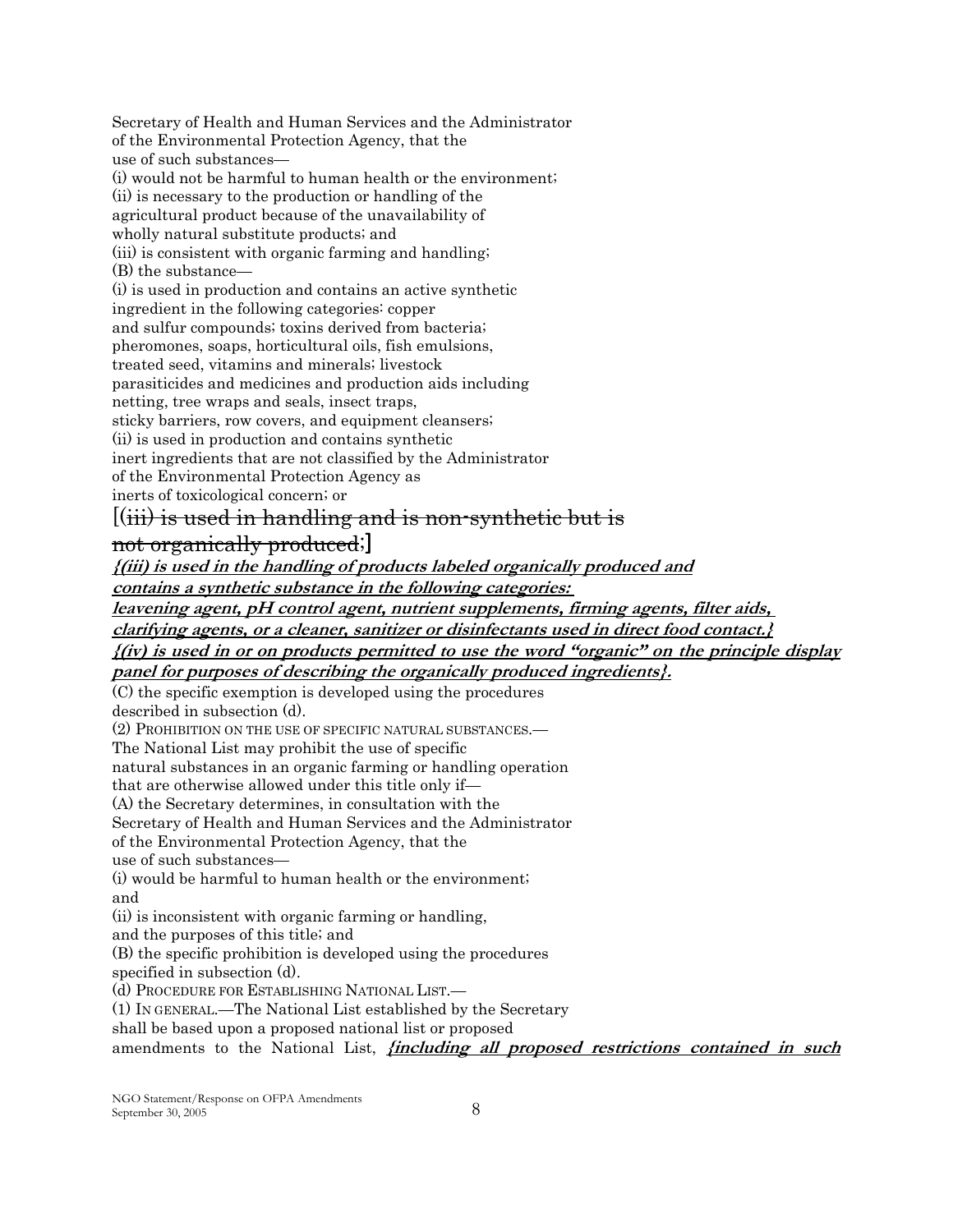**amendments,** developed by the National Organic Standards Board. (2) No ADDITIONS.—The Secretary may not include exemptions for the use of specific synthetic substances in the National List for authorize through any other means the use of any synthetic substance  $\}$ other than those exemptions contained in the Proposed National List or Proposed Amendments to the National List. (3) PROHIBITED SUBSTANCES.—In no instance shall the National List include any substance, the presence of which in food has been prohibited by Federal regulatory action. (4) NOTICE AND COMMENT.—Before establishing the National List or before making any amendments to the National List, the Secretary shall publish the Proposed National List or any Proposed Amendments to the National List in the Federal Register and seek public comment on such proposals. The Secretary shall include in such Notice any changes to such proposed list or amendments recommended by the Secretary. (5) PUBLICATION OF NATIONAL LIST.—After evaluating all comments received concerning the Proposed National List or Proposed Amendments to the National List, the Secretary shall publish the final National List in the Federal Register, along with a discussion of comments received. (e) SUNSET PROVISION.—No exemption or prohibition contained in the National List shall be valid unless the National Organic Standards Board has reviewed such exemption or prohibition as provided in this section within 5 years of such exemption or prohibition being adopted or reviewed and the Secretary has renewed such exemption or prohibition.

#### SEC. 2119. 7 U.S.C. 6518 NATIONAL ORGANIC STANDARDS BOARD.

(a) IN GENERAL.—The Secretary shall establish a National Organic Standards Board (in accordance with the Federal Advisory Committee Act (5 U.S.C. App. 2 et seq.) (hereafter referred to in this section as the "Board" to assist in the development of standards for substances to be used in organic production and to advise the Secretary on any other aspects of the implementation of this title.

(b) COMPOSITION OF BOARD.—The Board shall be composed of 15 members, of which-

(1) four shall be individuals who own or operate an organic farming operation;

(2) two shall be individuals who own or operate an organic handling operation;

(3) one shall be an individual who owns or operates a retail establishment with significant trade in organic products;

(4) three shall be individuals with expertise in areas of environmental protection and resource conservation;

(5) three shall be individuals who represent public interest or consumer interest groups;

(6) one shall be an individual with expertise in the fields of toxicology, ecology, or biochemistry; and

(7) one shall be an individual who is a certifying agent as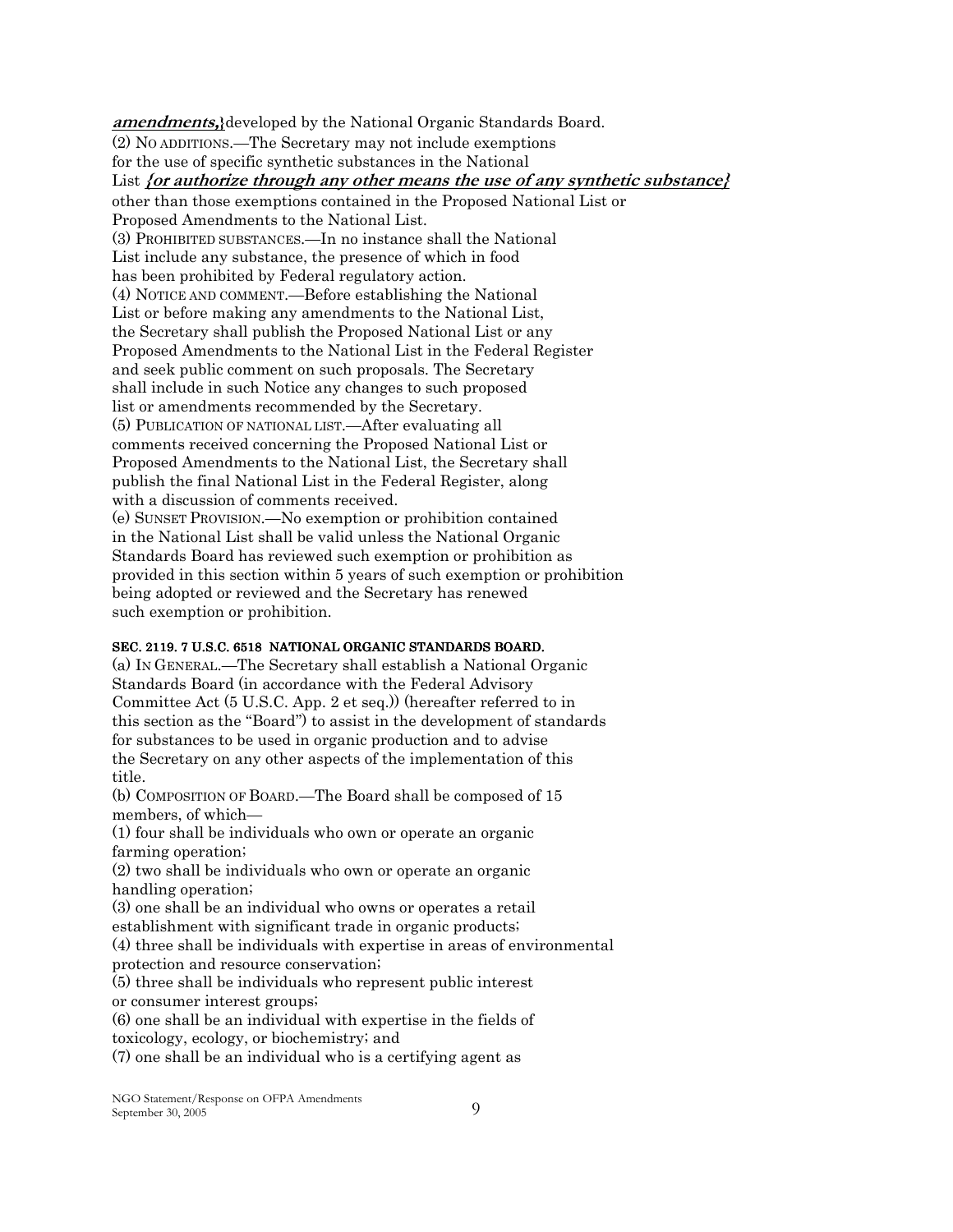identified under section 2116.

(c) APPOINTMENT.—Not later than 180 days after the date of enactment of this title, the Secretary shall appoint the members of the Board under paragraph  $(1)$  through  $(6)$  of subsection  $(b)$  (and under subsection  $(b)(7)$  at an appropriate date after the certification of individuals as certifying agents under section 2116) from nominations received from organic certifying organizations, States, and other interested persons and organizations. (d) TERM,—A member of the Board shall serve for a term of 5 years, except that the Secretary shall appoint the original members of the Board for staggered terms. A member cannot serve consecutive terms unless such member served an original term that was

less than 5 years.

(e) MEETINGS.—The Secretary shall convene a meeting of the Board not later than 60 days after the appointment of its members and shall convene subsequent meetings on a periodic basis.

(f) COMPENSATION AND EXPENSES. A member of the Board shall serve without compensation. While away from their homes or regular places of business on the business of the Board, members of the Board may be allowed travel expenses, including per diem in lieu of subsistence, as is authorized under section 5703 of title 5, United States Code, for persons employed intermittently in the Government service.

(g) CHAIRPERSON.—The Board shall select a Chairperson for the Board.

(h) QUORUM.—A majority of the members of the Board shall constitute a quorum for the purpose of conducting business.

(i) DECISIVE VOTES.—Two-thirds of the votes cast at a meeting of the Board at which a quorum is present shall be decisive of any motion.

(j) OTHER TERMS AND CONDITIONS.—The Secretary shall authorize the Board to hire a staff director and shall detail staff of the Department of Agriculture or allow for the hiring of staff and may, subject to necessary appropriations, pay necessary expenses incurred by such Board in carrying out the provisions of this title, as determined appropriate by the Secretary.

(k) RESPONSIBILITIES OF THE BOARD.

(1) IN GENERAL.—The Board shall provide recommendations to the Secretary regarding the implementation of this title. (2) NATIONAL LIST.—The Board shall develop the proposed National List or proposed amendments to the National List for submission to the Secretary in accordance with section 2118. (3) TECHNICAL ADVISORY PANELS. The Board shall convene technical advisory panels to provide scientific evaluation of the materials considered for inclusion in the National List. Such panels may include experts in agronomy, entomology, health sciences and other relevant disciplines.

(4) SPECIAL REVIEW OF BOTANICAL PESTICIDES. The Board shall, prior to the establishment of the National List, review all botanical pesticides used in agricultural production and consider whether any such botanical pesticide should be included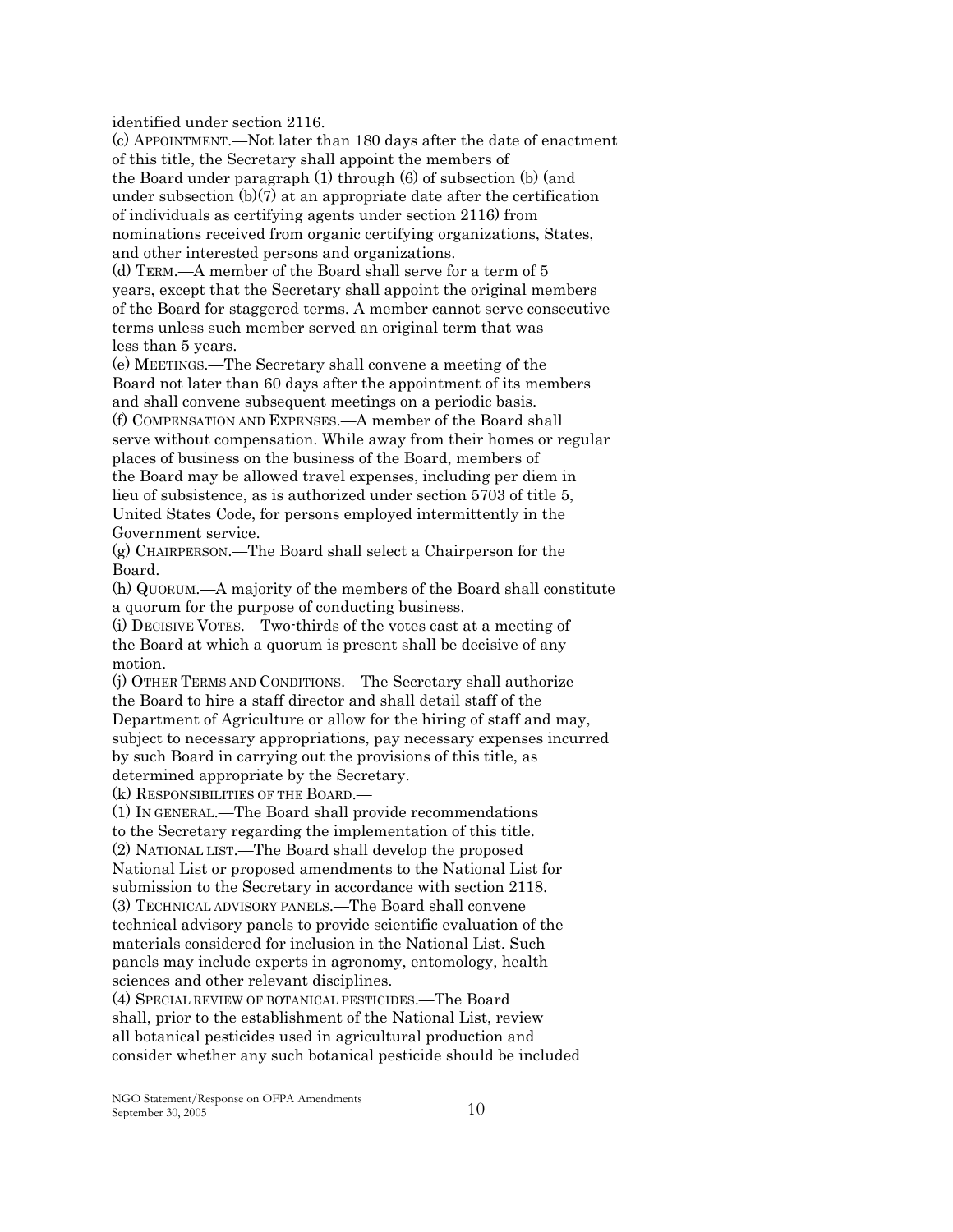in the list of prohibited natural substances. (5) PRODUCT RESIDUE TESTING.—The Board shall advise the Secretary concerning the testing of organically produced agricultural products for residues caused by unavoidable residual environmental contamination. (6) EMERGENCY SPRAY PROGRAMS. The Board shall advise the Secretary concerning rules for exemptions from specific requirements of this title (except the provisions of section 2112) with respect to agricultural products produced on certified organic farms if such farms are subject to a Federal or State emergency pest or disease treatment program. (1) REQUIREMENTS.—In establishing the proposed National List or proposed amendments to the National List, the Board shall-(1) review available information from the Environmental Protection Agency, the National Institute of Environmental Health Studies, and such other sources as appropriate, concerning the potential for adverse human and environmental effects of substances considered for inclusion in the proposed National List; (2) work with manufacturers of substances considered for inclusion in the proposed National List to obtain a complete list of ingredients and determine whether such substances contain inert materials that are synthetically produced; and (3) submit to the Secretary, along with the proposed National List or any proposed amendments to such list, the results of the Board's evaluation and the evaluation of the technical advisory panel of all substances considered for inclusion in the National List. (m) EVALUATION.—In evaluating substances considered for inclusion in the proposed National List or proposed amendment to the National List, the Board shall consider-(1) the potential of such substances for detrimental chemical interactions with other materials used in organic farming systems; (2) the toxicity and mode of action of the substance and of its breakdown products or any contaminants, and their persistence and areas of concentration in the environment. (3) the probability of environmental contamination during manufacture, use, misuse or disposal of such substance; (4) the effect of the substance on human health; (5) the effects of the substance on biological and chemical interactions in the agroecosystem, including the physiological effects of the substance on soil organisms (including the salt index and solubility of the soil), crops and livestock; (6) the alternatives to using the substance in terms of practices or other available materials; and (7) its compatibility with a system of sustainable agriculture. {(n) ADDITIONAL EVALUATION OF SUBSTANCES USED IN HANDLING. In evaluating

substances used as non-organic ingredients (including all food contact substances) or additives for inclusion on the National List for handling will be evaluated against the following criteria: (1) The substance cannot be produced from a natural source and there are no organic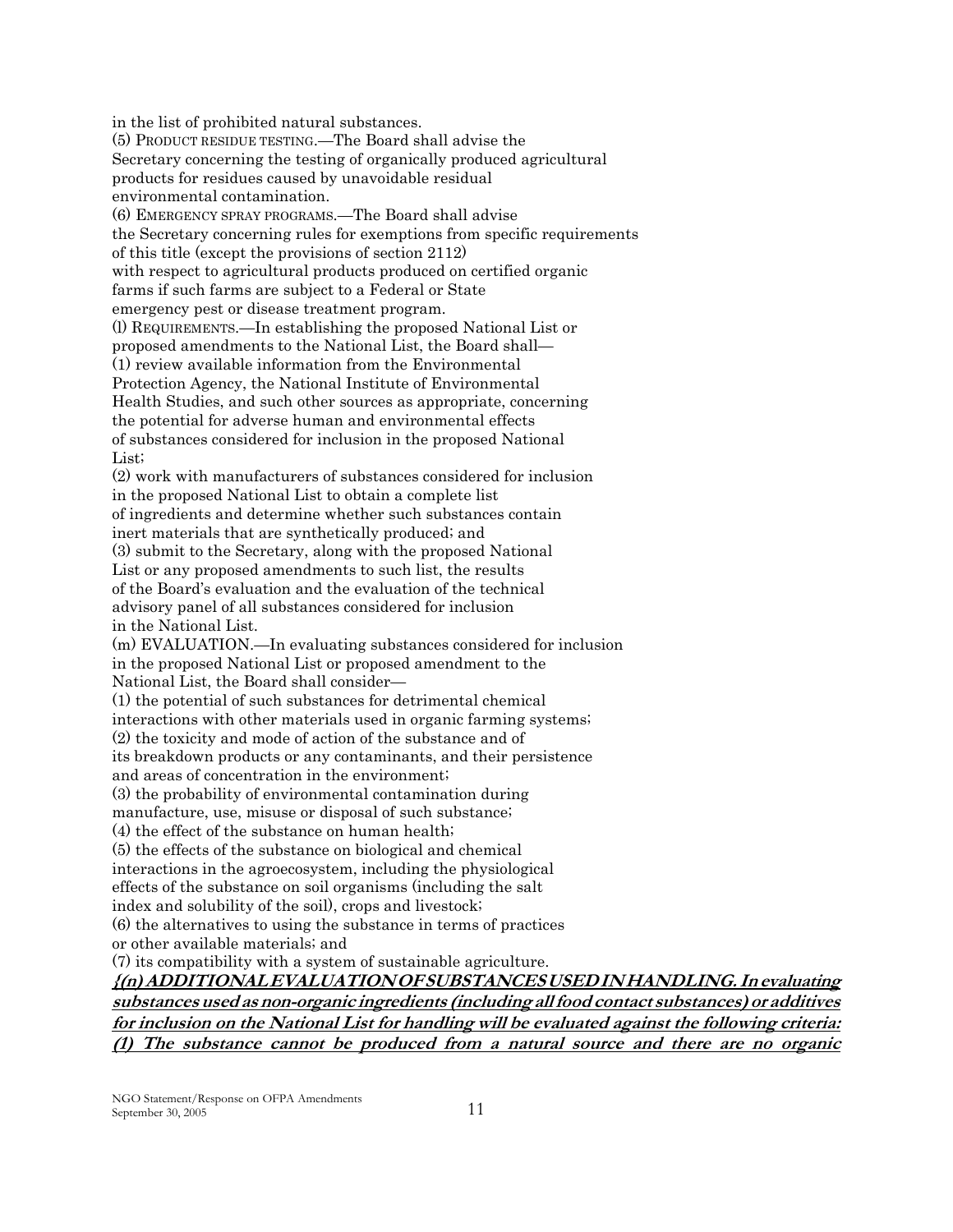substitutes;

(2) The substance's manufacture, use, and disposal do not have adverse effects on the environment and are done in a manner compatible with organic handling;

(3) The nutritional quality of the food is maintained when the substance is used, and the substance, itself, or its breakdown products do not have an adverse effect on human health as defined by applicable Federal regulations;

(4) The substance's primary use is not as a preservative or to recreate or improve flavors, colors, textures, or nutritive value lost during processing, except where the replacement of nutrients *is required by law;* 

(5) The substance is listed as generally recognized as safe (GRAS) by Food and Drug Administration (FDA) when used in accordance with FDA's good manufacturing practices (GMP) and contains no residues of heavy metals or other contaminants in excess of tolerances set by FDA; and

(6) The substance is essential for the handling of organically produced agricultural products.  $\overline{m}$  (o) PETITIONS.—The Board shall establish procedures under

which persons  $\{ \frac{max \, shall} \}$  petition the Board for the purpose of evaluating

substances for inclusion on the National List.  $\{New~petitions are required to evaluate the continued$ exemption for any substance on the National List that is subject to the sunset provisions of section  $6517(e)$ .

 $\leftrightarrow$  (p) CONFIDENTIALITY.—Any confidential business information obtained by the Board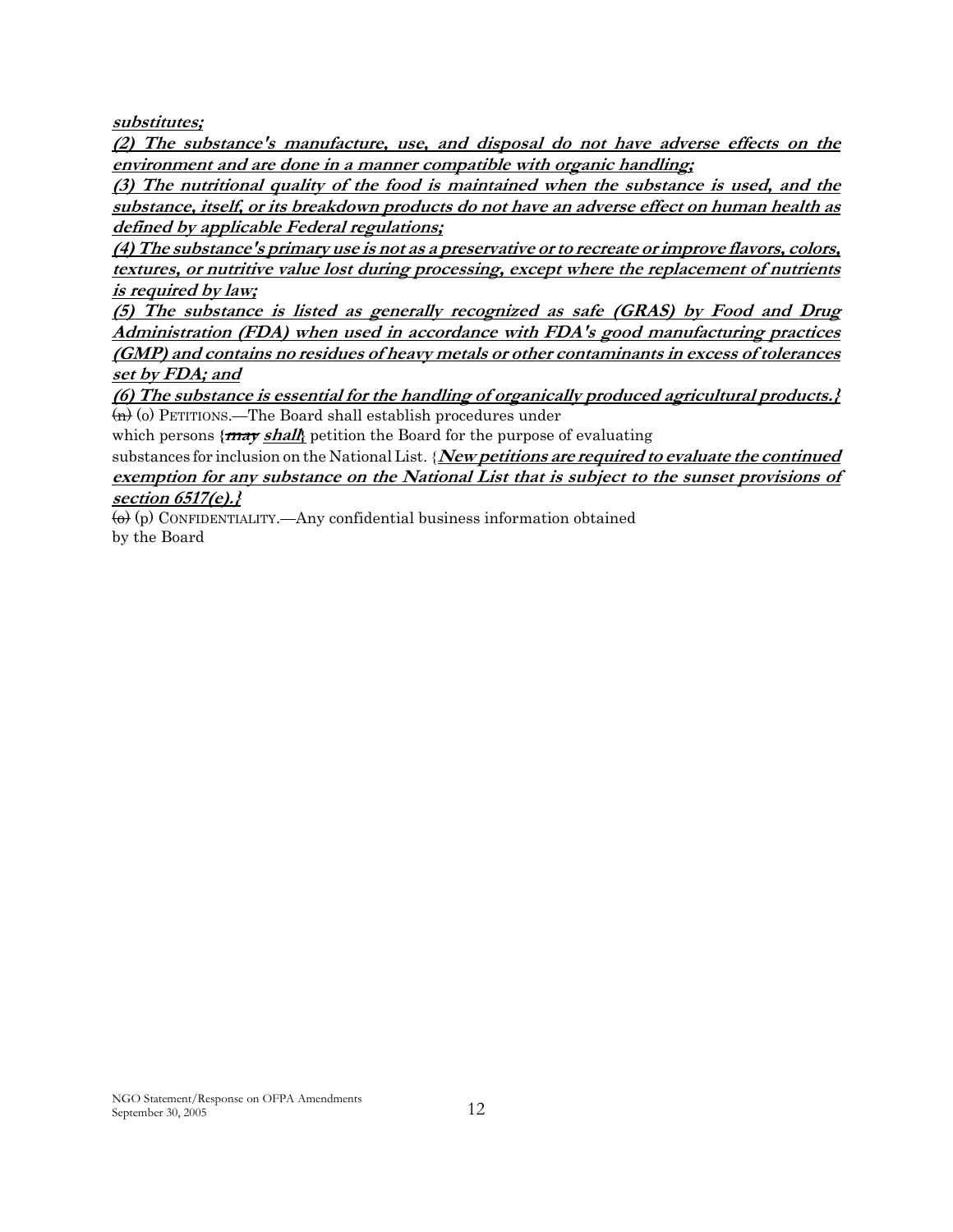## **OFPA AMENDMENTS** Dairy 7 U.S.C. §6509

#### **NGO Proposed Amendments**

Amend  $6509(e)(2)$  to clarify that the standard applies only to the conversion of an entire dairy herd from conventional to organic.

**OTA Response:** No response necessary because both parties' proposal parallels a proposal made in the NGO petition for rulemaking filed with the USDA in June 2005.

Amend  $6509(e)$  to include subsection (3) specifying that replacement animals born on or brought onto dairy farms that have already converted their herds to organic production must have been under organic management since the last third of gestation prior to being brought into the converted herd.

> A possible unintended consequence of the Harvey ruling is that when the 80/20 feed allowance regulation is rescinded, the requirement that once a dairy herd is converted, all young animals must be organically managed from the last third of gestation may also be rescinded. This amendment would return the status quo. The final rule makes clear that this proposed amendment reflects a return to status quo stating:

"Once the herd has been converted to organic production, all dairy animals shall be under organic management from the last third of gestation." 65 Fed Reg 80560/2 (emphasis added)

"After the dairy operation has been certified, animals brought on to the operation must be organically raised from the last third gestation." 65 Fed Reg 80570/1 (emphasis added)

"The conversion provision also rewards producers for raising their own replacement animals while still allowing for the introduction of animals from off the farm that were organically raised from the last third of gestation." 65 Fed Reg 80570/1

#### **OTA Response:** No response.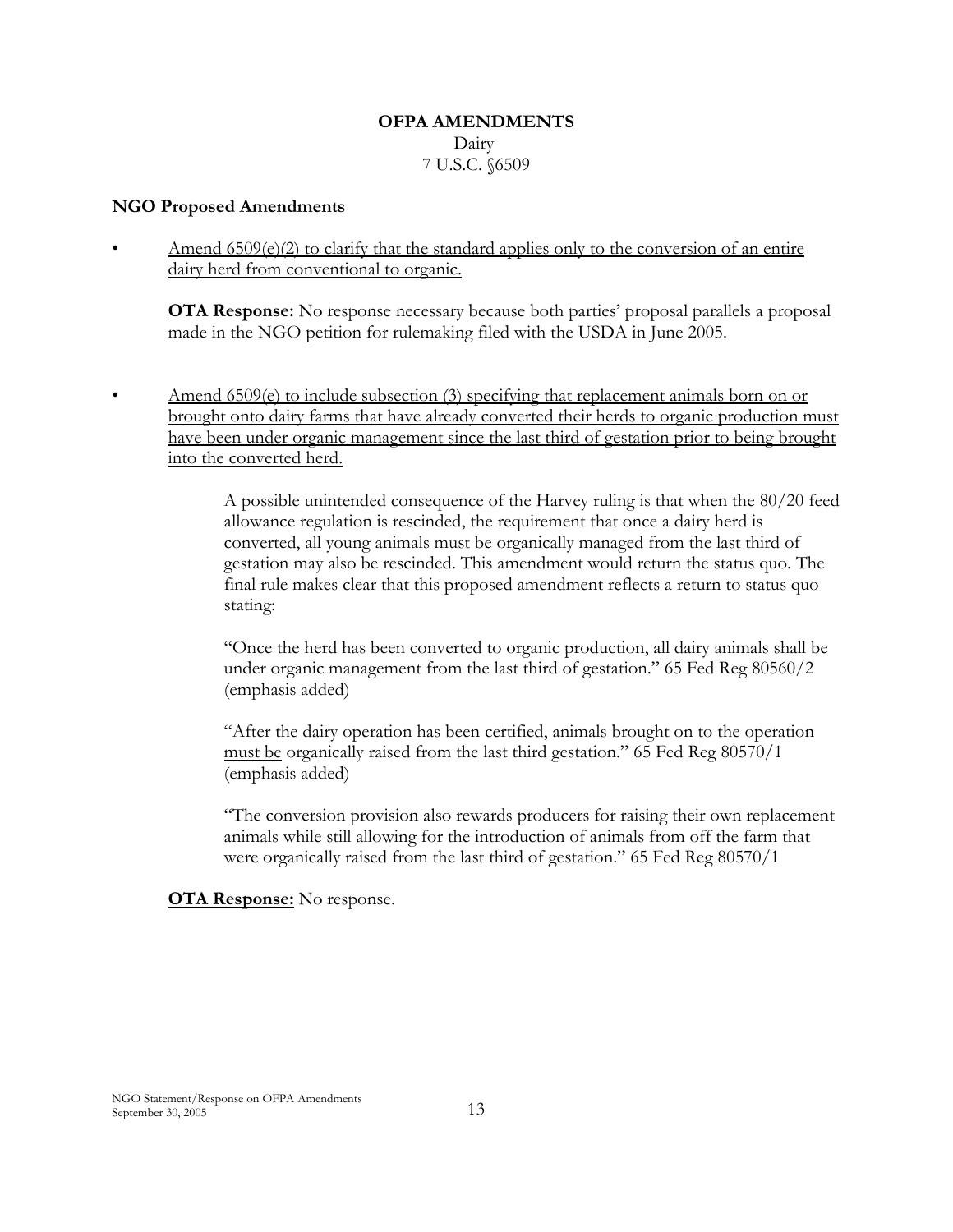OTA proposed amendments: example [not appearing on the National List] Key: NGOs proposed amendments: example *{not appearing on the National List}* 

## SEC. 2110. 7 U.S.C. 6509 ANIMAL PRODUCTION PRACTICES AND MATERIALS.

(a) IN GENERAL.—Any livestock that is to be slaughtered and

sold or labeled as organically produced shall be raised in accordance with this title.

(b) BREEDER STOCK.—Breeder stock may be purchased from any

source if such stock is not in the last third of gestation.

(c) PRACTICES.—For a farm to be certified under this title as an

organic farm with respect to the livestock produced by such farm, producers on such farm-

(1) shall feed such livestock organically produced feed that

meets the requirements of this title;

 $(2)$  shall not use the following feed—

(A) plastic pellets for roughage;

(B) manure refeeding; or

(C) feed formulas containing urea; and

(3) shall not use growth promoters and hormones on such livestock, whether implanted, ingested, or injected, including antibiotics and synthetic trace elements used to stimulate growth or production of such livestock.

(d) HEALTH CARE.

(1) PROHIBITED PRACTICES.—For a farm to be certified under

this title as an organic farm with respect to the livestock produced

by such farm, producers on such farm shall not—

(A) use subtherapeutic doses of antibiotics.

(B) use synthetic internal parasiticides on a routine basis; or

(C) administer medication, other than vaccinations, in

the absence of illness.

(2) STANDARDS.—The National Organic Standards Board

shall recommend to the Secretary standards in addition to

those in paragraph (1) for the care of livestock to ensure that

such livestock is organically produced.

(e) ADDITIONAL GUIDELINES.

(1) POULTRY.—With the exception of day old poultry, all

poultry from which meat or eggs will be sold or labeled as organically

produced shall be raised and handled in accordance

with this title prior to and during the period in which such meat or eggs are sold.

(2) DAIRY LIVESTOCK { CONVERSION OF HERDS}.  $\rightarrow$  dairy {animal herd} from which milk or milk products will be sold or labeled as organically produced shall be raised and handled in accordance with this title for

not less than the 12-month period immediately prior to the

sale of such milk and milk products. [Provided, that crops and forage

# from land included in the dairy farm's organic system plan that is in the third year of organic management may be consumed by that farm's